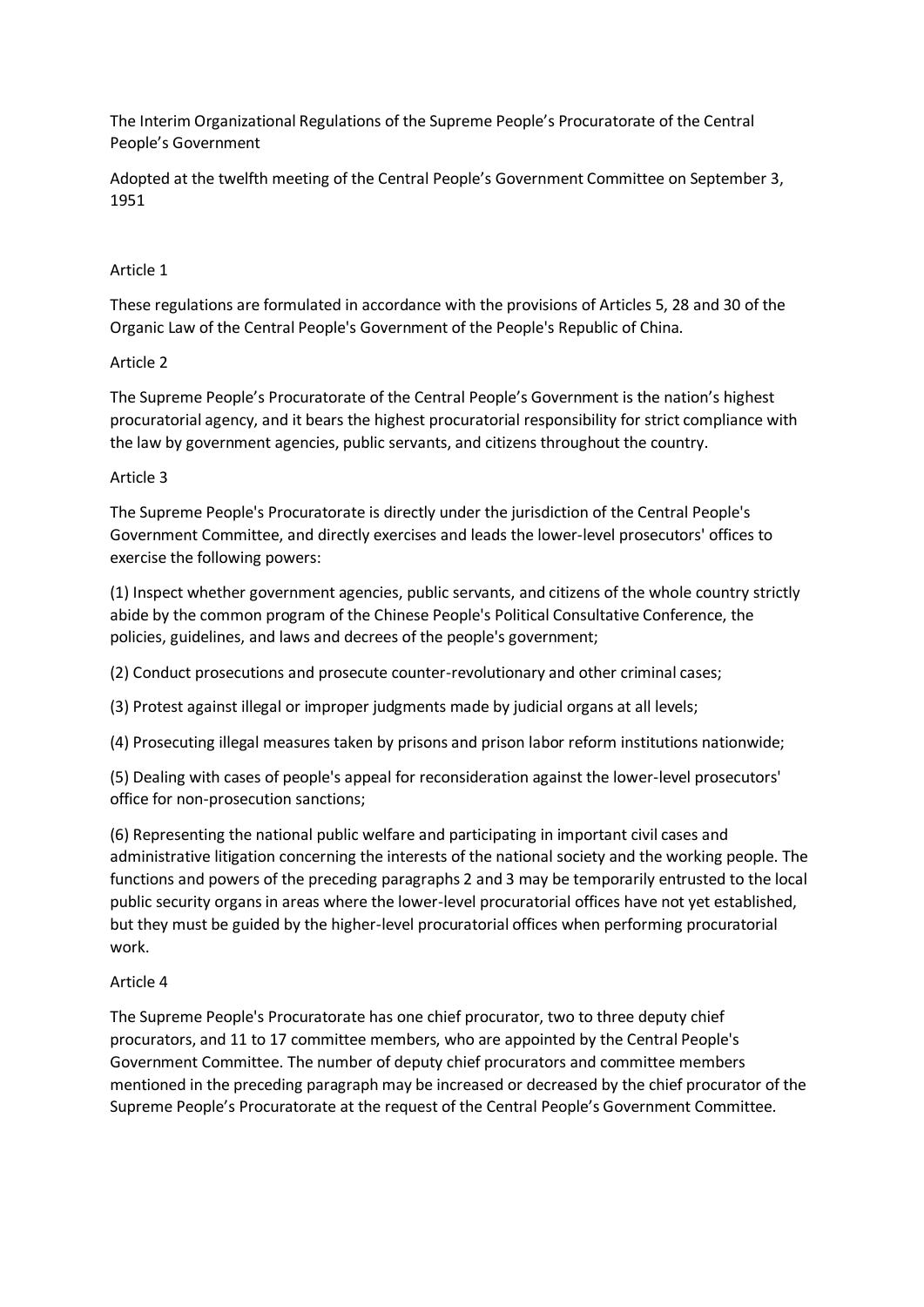## Article 5

The chief procurator of the Supreme People's Procuratorate presides over the affairs of the whole office, and the deputy chief procurator assists the chief prosecutor in performing his duties.

# Article 6

The Supreme People's Procuratorate's committee is composed of the chief prosecutor, deputy chief prosecutors and members, with the chief prosecutor as the chairman. When the committee has different opinions, it is up to the chief prosecutor. The Supreme People's Procuratorate Committee discusses and decides on procuratorial policies and other important issues. The Supreme People's Procuratorate's committee meetings are held once a month and are convened by the chief prosecutor. The convening may be advanced or postponed if necessary.

## Article 7

The Supreme People's Procuratorate has a secretary-general and a deputy secretary-general. They handle daily affairs under the leadership of the chief procurator and the deputy chief procurator, and supervise the work of the general office, various branches and offices.

# Article 8

The Supreme People's Procuratorate has a general office, with one director, one or two deputy directors, several secretaries under it, and various sections to handle clerical, receiving and dispatching, archives, accounting, cashier, general affairs, etc., and when necessary, set up a secretary room.

## Article 9

The Supreme People's Procuratorate has the first, second, and third divisions, which are responsible for the procuratorial work of the agency, and supervise the prosecutors' offices at all levels to conduct procuratorial operations; the division has one director, two deputy directors, and the prosecutors, There are several prosecutors, assistant prosecutors, secretaries, and clerks.

## Article 10

The Supreme People's Procuratorate has a Personnel Division, which is in charge of personnel work and handles the cadres and establishment of the procuratorate at all levels. The division has one director, one deputy director, and various sections.

## Article 11

The Supreme People's Procuratorate has a research office, with one director and one deputy director. There are groups under it, which are responsible for investigation, statistics, research, editing, data, and books.

## Article 12

Departments, divisions, and offices shall have a section chief and a team leader in each section and group, and may have deputy positions when necessary.